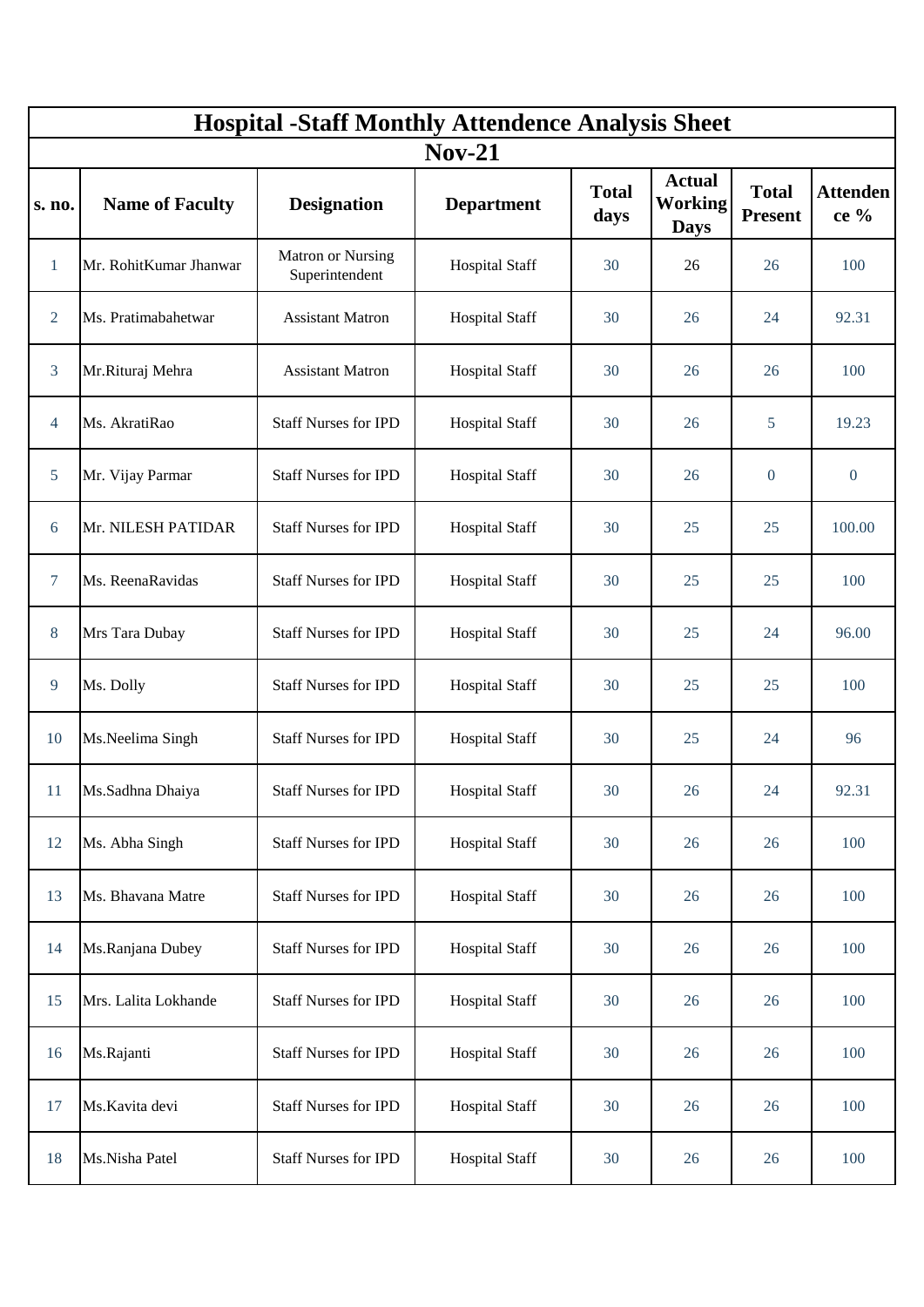| 19 | Ms.Jyoti Pandole                 | <b>Staff Nurses for IPD</b>           | <b>Hospital Staff</b> | 30 | 26 | 26             | 100.00 |
|----|----------------------------------|---------------------------------------|-----------------------|----|----|----------------|--------|
| 20 | Ms.Anjali Bijli                  | <b>Staff Nurses for IPD</b>           | <b>Hospital Staff</b> | 30 | 26 | 26             | 100.00 |
| 21 | Ms.Pravin Saket                  | <b>Staff Nurses for IPD</b>           | <b>Hospital Staff</b> | 30 | 26 | 26             | 100.00 |
| 22 | MRS. SANGITA                     | Ward Boy or Ayah                      | <b>Hospital Staff</b> | 30 | 26 | 26             | 100.00 |
| 23 | Mr. SACHIN VERMA                 | Ward Boy or Ayah                      | <b>Hospital Staff</b> | 30 | 26 | 23             | 88.46  |
| 24 | Mrs. FIROZA BEE                  | Ward Boy or Ayah                      | <b>Hospital Staff</b> | 30 | 26 | 26             | 100.00 |
| 25 | Mrs. Pushpa Yadav                | Ward Boy or Ayah                      | <b>Hospital Staff</b> | 30 | 26 | 25             | 96.15  |
| 26 | Mrs. PinkiChoudhary              | Ward Boy or Ayah                      | <b>Hospital Staff</b> | 30 | 26 | 24             | 92.31  |
| 27 | Mrs. ArchanaSone                 | Ward Boy or Ayah                      | <b>Hospital Staff</b> | 30 | 26 | 23             | 88.46  |
| 28 | Mrs. MAMTA NAGOTRA               | Ward Boy or Ayah                      | <b>Hospital Staff</b> | 30 | 26 | 25             | 96.15  |
| 29 | Mr. DHARMOOL LAL<br><b>MARAN</b> | Pharmacists                           | <b>Hospital Staff</b> | 30 | 26 | $\overline{0}$ | 0.00   |
| 30 | Mrs. RITA BHARKE                 | Pharmacists                           | <b>Hospital Staff</b> | 30 | 26 | 25             | 96.15  |
| 31 | Mr. ChandanShrivastava           | Pharmacists                           | <b>Hospital Staff</b> | 30 | 26 | 24             | 92.31  |
| 32 | Mr. RajatRastogi                 | Pharmacists                           | <b>Hospital Staff</b> | 30 | 26 | 25             | 96.15  |
| 33 | Mr. NARESH AHIRE                 | Dresser                               | <b>Hospital Staff</b> | 30 | 26 | 24             | 92.31  |
| 34 | Mr. Vimal Namdev                 | <b>Dresser</b>                        | <b>Hospital Staff</b> | 30 | 26 | 24             | 92.31  |
| 35 | Ms. SulekhaRai                   | <b>Store Keeper</b>                   | <b>Hospital Staff</b> | 30 | 22 | 21             | 95.45  |
| 36 | Mr. ARTI DWIVEDI                 | Hospital Office Staff                 | <b>Hospital Staff</b> | 30 | 22 | 3              | 13.64  |
| 37 | Mr. GovindNamdev                 | Hospital Office Staff                 | <b>Hospital Staff</b> | 30 | 22 | 15             | 68.18  |
| 38 | Mr. ASHOK MALVIYA                | Dark-Room Attendant                   | <b>Hospital Staff</b> | 30 | 22 | 20             | 90.91  |
| 39 | Mr. ASHVINI JARAH                | <b>Operation Theater</b><br>Attendant | <b>Hospital Staff</b> | 30 | 22 | 20             | 90.91  |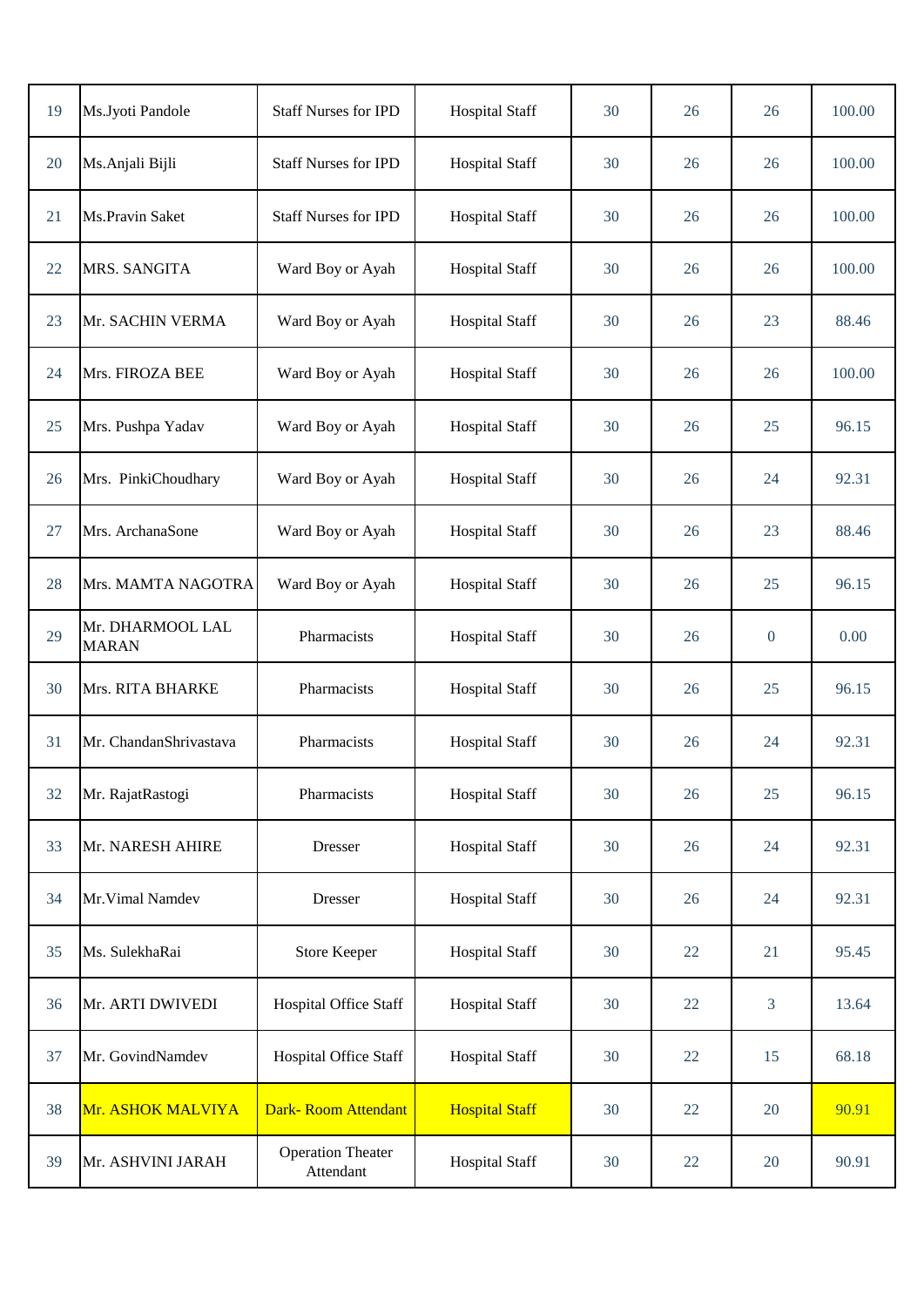| 40 | Mr. JITENDRA MISHRA              | X-Ray Technician or<br>Radiographer      | Modern Medical                               | 30 | 22             | 21               | 95.45   |
|----|----------------------------------|------------------------------------------|----------------------------------------------|----|----------------|------------------|---------|
| 41 | Dr. Pankaj Nigam                 | Panchkarma Specialists                   | <b>PANCHKARMA</b>                            | 30 | $\overline{0}$ |                  | #DIV/0! |
| 42 | Dr. SWARNA<br><b>SAWARKAR</b>    | House officer<br>Panchkarma              | <b>PANCHKARMA</b>                            | 30 | $\theta$       |                  | #DIV/0! |
| 43 | Mr.Manish PANDEY                 | Panchkarma Nurse                         | <b>PANCHKARMA</b>                            | 30 | 22             | 19               | 86.36   |
| 44 | Mr. KAPIL WAGH                   | Panchkarma Assistant<br>(Male)           | <b>PANCHKARMA</b>                            | 30 | 22             | 21               | 95.45   |
| 45 | Mr. MUNNALAL<br><b>MEHRA</b>     | Panchkarma Assistant<br>(Male)           | <b>PANCHKARMA</b>                            | 30 | 22             | 22               | 100     |
| 46 | Mr. ChandrabhanBansod            | Panchkarma Assistant<br>(Male)           | <b>PANCHKARMA</b>                            | 30 | 22             | 21               | 95.45   |
| 47 | Mrs. ShusmaRathore               | Panchkarma Assistant<br>(Female)         | <b>PANCHKARMA</b>                            | 30 | 22             | 19               | 86.36   |
| 48 | Mrs. MAMTA MALVIYA               | Panchkarma Assistant<br>(Female)         | <b>PANCHKARMA</b>                            | 30 | 22             | 21               | 95.45   |
| 49 | Dr. AJAY NAKADE                  | Yoga teacher or expert                   | <b>PANCHKARMA</b>                            | 30 | $\theta$       | $\overline{0}$   | #DIV/0! |
| 50 | Dr. SWATI JAIN                   | <b>SHALYA</b> Specialists                | <b>SHALYA Tantra</b>                         | 30 | $\overline{0}$ | $\overline{0}$   | #DIV/0! |
| 51 | Mr. Ankit Silawar                | OT Attendant                             | <b>OT</b>                                    | 30 | 22             | 20               | 90.91   |
| 52 | MR.DAMODAR<br><b>KASHYAP</b>     | <b>Nurses</b>                            | <b>OT</b>                                    | 30 | 26             | 25               | 96.15   |
| 53 | Dr. VRUSHALEE<br><b>DODAKE</b>   | PrasutievamstriRoga<br>Specialists       | Labour Room                                  | 30 | $\overline{0}$ | $\boldsymbol{0}$ | #DIV/0! |
| 54 | Ms. ASHA MALVIYA                 | Midwife                                  | Labour Room                                  | 30 | 26             | 26               | 100     |
| 55 | Mr. SUKHRAJ MORLE                | <b>Laboratory Technicians</b>            | Clinical Laboratory                          | 30 | 22             | 21               | 95.45   |
| 56 | Mr.Prem P Prakash                | <b>Laboratory Technicians</b>            | Clinical Laboratory                          | 30 | 22             | 20               | 90.91   |
| 57 | Mr. VEERU BAIN                   | Peon or Attendant                        | Clinical Laboratory                          | 30 | 22             | 18               | 81.82   |
| 58 | Mr. KAPIL YADAV                  | Peon or Attendant                        | Teaching Pharmacy and<br>quality testing Lab | 30 | 26             | 25               | 96.15   |
| 59 | Mr. VIJAY AGRAWAL                | <b>Analytical Chemist</b><br>(Part time) | Teaching Pharmacy and<br>quality testing Lab | 30 | 22             | 21               | 95.45   |
| 60 | Mr. KEHAR SINGH<br><b>DHAKAD</b> | Pharmacognosist (Part<br>time)           | Teaching Pharmacy and<br>quality testing Lab | 30 | 22             | 19               | 86.36   |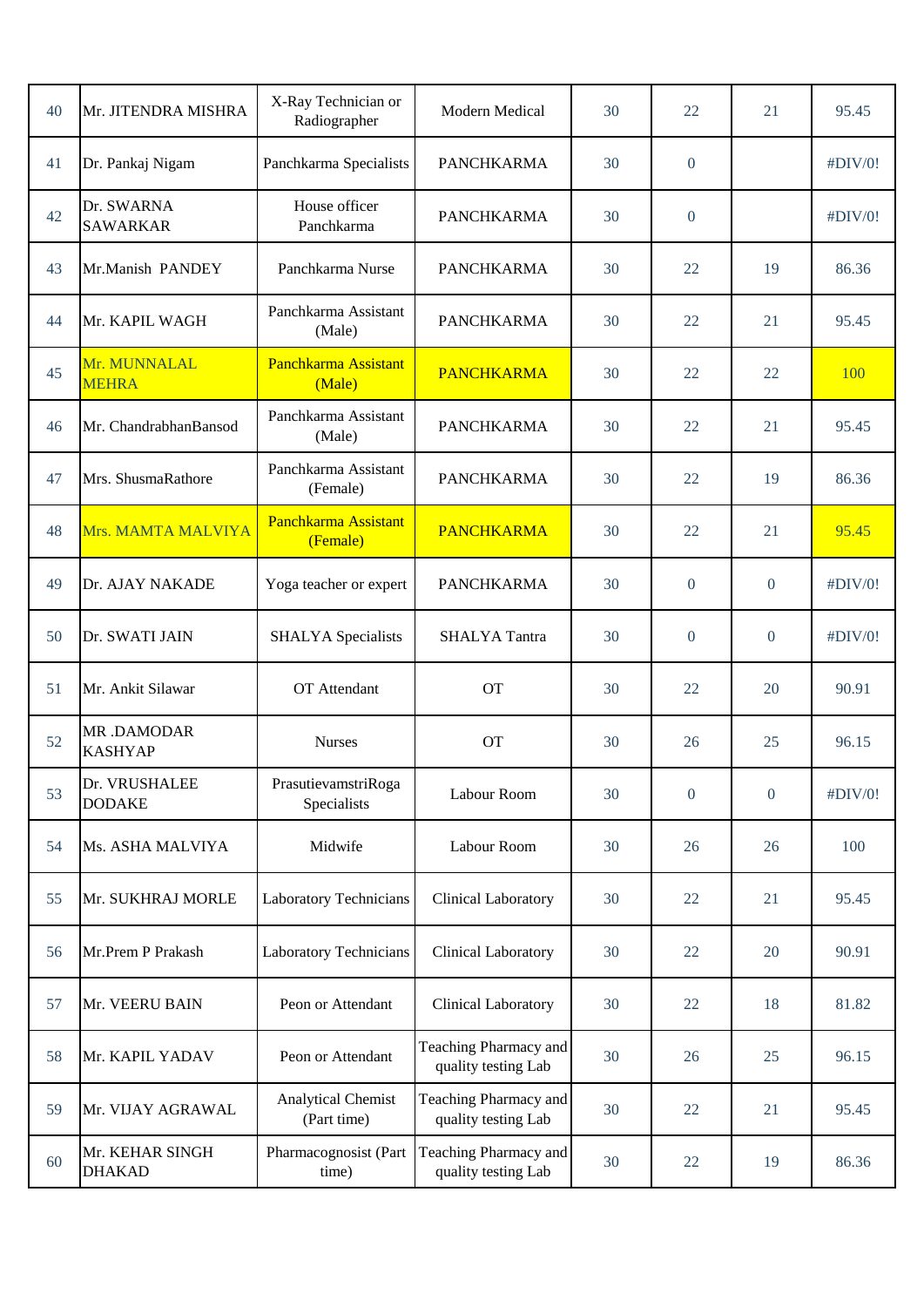| 61 | Mr. SUSHIL VERMA                   | Workers                             | Teaching Pharmacy and<br>quality testing Lab | 30 | 22 | 19 | 86.36  |
|----|------------------------------------|-------------------------------------|----------------------------------------------|----|----|----|--------|
| 62 | Mr. Ankit                          | Workers                             | Teaching Pharmacy and<br>quality testing Lab | 30 | 22 | 5  | 22.73  |
| 63 | Mrs. GAYATRI YADAV                 | Biochemist                          | Teaching Pharmacy and<br>quality testing Lab | 30 | 22 | 20 | 90.91  |
| 64 | Mr. Nikhil Yadav                   | <b>Bone Setter</b>                  | Others                                       | 30 | 22 | 20 | 90.91  |
| 65 | Mr. Anand Rajak                    | Cook/Food Service                   | Others                                       | 30 | 22 | 21 | 95.45  |
| 66 | Mr. SANJAY                         | Cook/Food Service                   | Others                                       | 30 | 22 | 22 | 100.00 |
| 67 | Mr.Deepak                          | Washerman /<br>Contractual          | Others                                       | 30 | 22 | 22 | 100.00 |
| 68 | Mr. BHARAT KUMAR                   | Driver (ambulance)                  | Others                                       | 30 | 22 | 21 | 95.45  |
| 69 | Mr. RAHUL                          | Driver                              | Others                                       | 30 | 22 | 21 | 95.45  |
| 70 | Mr. BHEESHM PRATAP<br><b>SINGH</b> | Electrician /Contractual            | Others                                       | 30 | 22 | 20 | 90.91  |
| 71 | Mr. Om PrakashShukla               | Security Guard /<br>Contractual     | Others                                       | 30 | 22 | 29 | 131.82 |
| 72 | Mr. Uma Shankar Mishra             | Security Guard /<br>Contractual     | Others                                       | 30 | 22 | 29 | 131.82 |
| 73 | Mr. Dharmendra Sharma              | Security Guard /<br>Contractual     | Others                                       | 30 | 22 | 28 | 127.27 |
| 74 | MR. NarendraTiwari                 | Security Guard /<br>Contractual     | Others                                       | 30 | 22 | 29 | 131.82 |
| 75 | Mr. DEEPAK SAHU                    | Masseur/ Contractual                | Others                                       | 30 | 22 | 21 | 95.45  |
| 76 | MrBhagwan Das Bijele               | Sweeper / Contractual               | Others                                       | 30 | 26 | 25 | 96.15  |
| 77 | Mrs. SavitriBai                    | Sweeper / Contractual               | Others                                       | 30 | 26 | 26 | 100    |
| 78 | MrNaba Kumar                       | Pulmber / Contractual               | Others                                       | 30 | 30 | 25 | 83.33  |
| 79 | Mr. Virendra Singh                 | Sanitary inspector /<br>Contractual | Others                                       | 30 | 22 | 21 | 95.45  |
| 80 | Mr.deepesh sen                     | Peon or Attendant /<br>Contractual  | Others                                       | 30 | 26 | 25 | 96.15  |
| 81 | Mr. Vikash Chouksay                | Maintenance Supervisor              | Others                                       | 30 | 22 | 18 | 81.82  |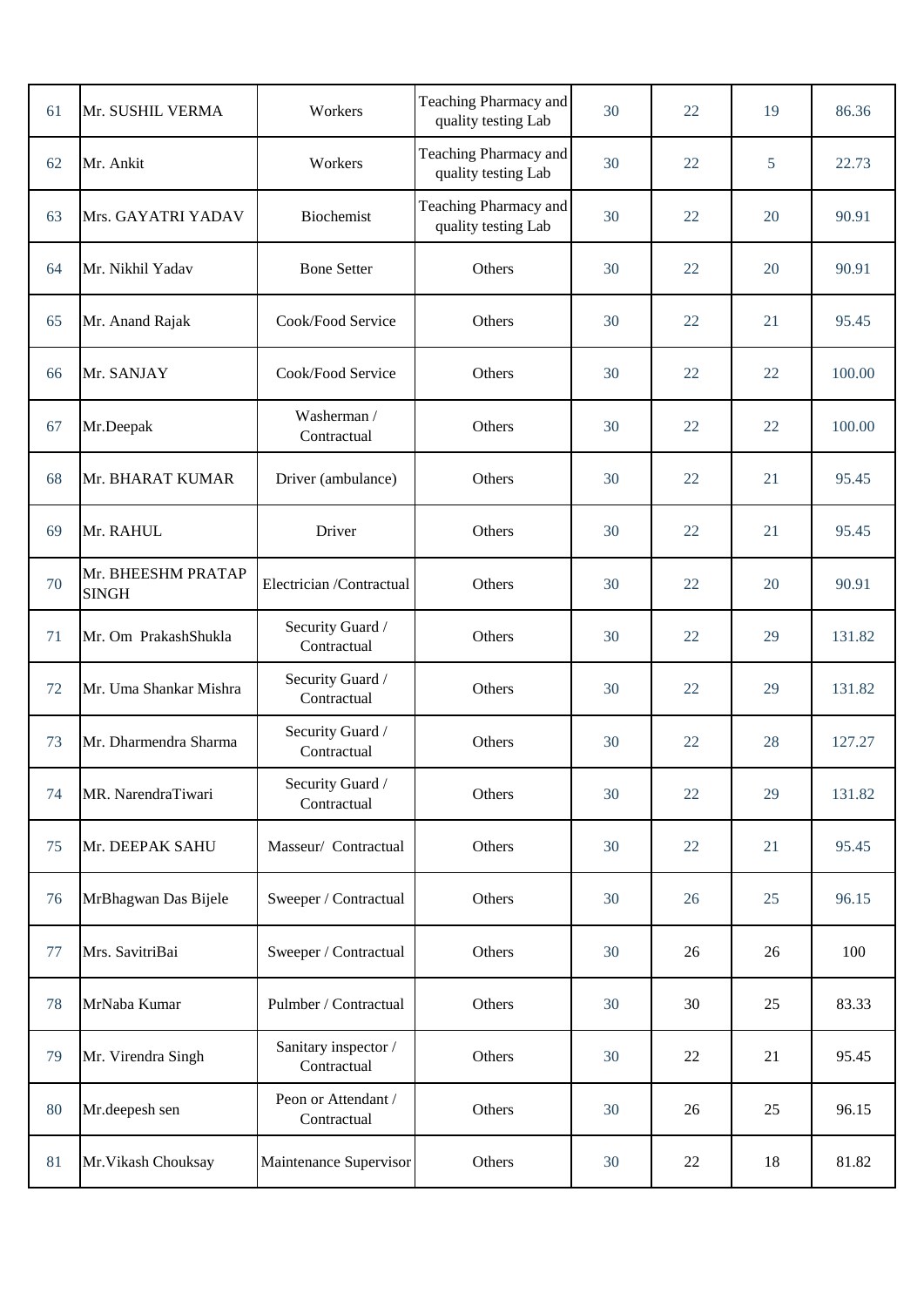| 82 | Mr. Amber Jaiswal   | <b>Staff Nurses for IPD</b>  | <b>Hospital Staff</b> | 30 | 20 | 20 | 100   |
|----|---------------------|------------------------------|-----------------------|----|----|----|-------|
| 83 | Ms.Chanda Raj       | <b>Workers</b>               | Others                | 30 | 14 | 14 | 100   |
| 84 | Ms.Mamta Dwivedi    | <b>Hospital Office Staff</b> | <b>Hospital Staff</b> | 30 | 12 | 10 | 83.33 |
| 85 | Mr.Sandeep k Barele | <b>Hospital Office Staff</b> | <b>Hospital Staff</b> | 30 |    | 4  | 80    |